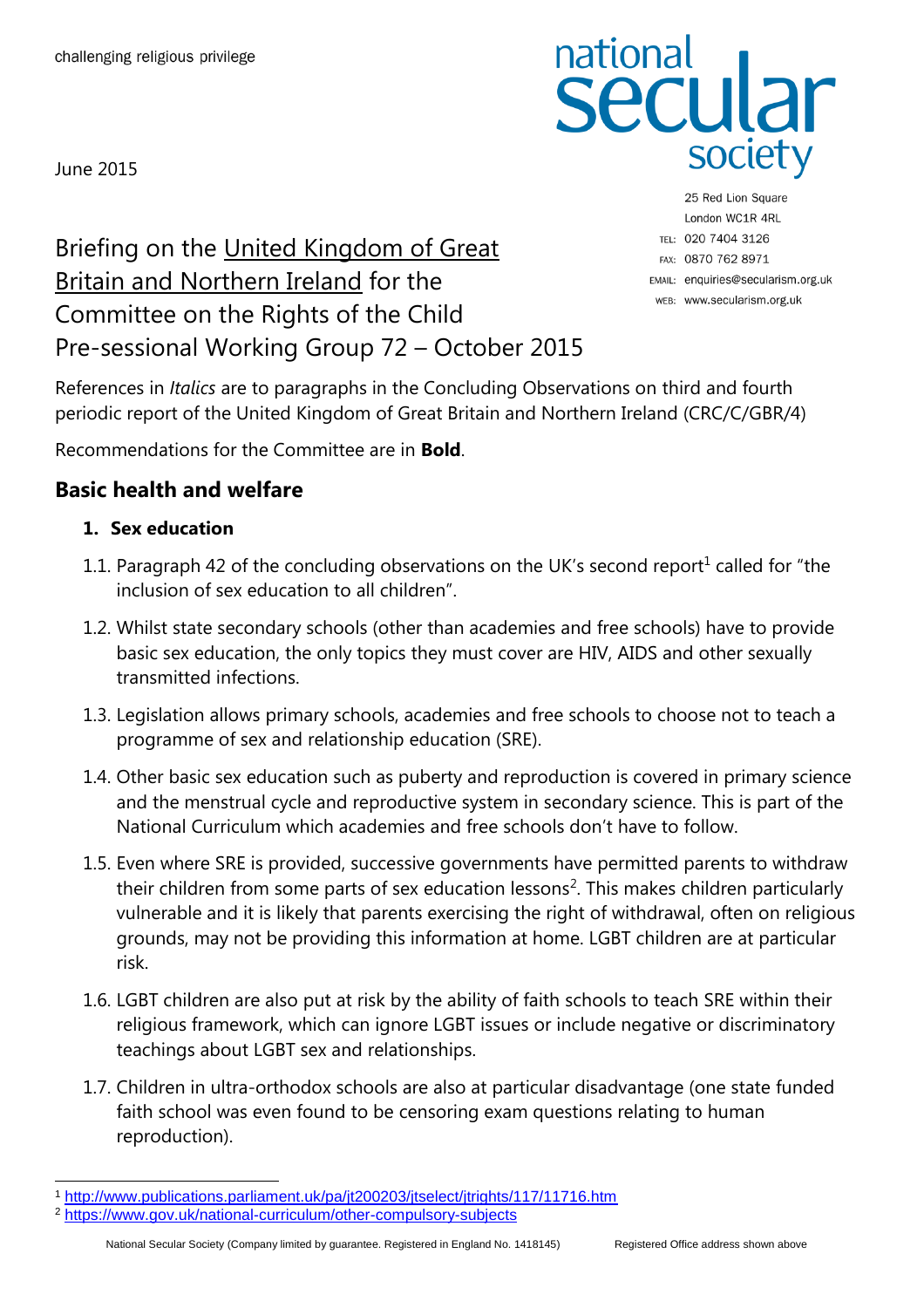- 1.8. **We believe that SRE is every child's right and urge the Committee to recommend that legislation should require all state-funded schools to provide sex and relationships education – this would include academies, free schools and primary schools.**
- 1.9. **We recommend that the law be changed so that in all schools, whether publicly funded or not, there is no legal right to parental opt-out of SRE lessons and that the State Party be asked to demonstrate concrete measures to ensure that ageappropriate SRE is being comprehensively taught in all schools without religious bias**.

# **Education**

#### **2. Religious Segregation in Northern Ireland**

- 2.1. We see little progress relative to concluding observation/recommendation in para *66(e)/67(i)* on the problem of segregation of education, which is still significant in Northern Ireland.
- 2.2. Communities continue to live separate lives<sup>3</sup> while potentially the most effective way of promoting cohesion in the longer term would be a completely integrated school system.
- 2.3. In its Fifth Periodic Report to the Committee, para 9, the UK informed the Committee that, in line with the statutory duty<sup>4</sup> to encourage and facilitate integrated education, the number of integrated schools has increased from 47 in 2002/03 to 62 in 2012/13. This fails to acknowledge that only 7% of children in Northern Ireland currently attend integrated schools. $\frac{5}{2}$
- 2.4. Religious groups are strongly opposed to a loss of confessional schools and continue to heavily influence the Northern Ireland Executive. However, there is an overwhelming demand amongst Northern Ireland citizens for integrated schools<sup>6</sup>. 68% believe the issue of segregated education should be a priority for the Executive, with 57% saying politicians should set a target date for complete desegregation. Notably, 82% of those expressing an opinion thought the international community should do more to encourage politicians to desegregate the education system<sup>7</sup>.
- 2.5. **We therefore urge the Committee to strongly recommend that the State Party makes a commitment to phase out religiously segregated publicly-funded schools in Northern Ireland and replace them with integrated schools within a defined and reasonable timeframe.**

## **3. Segregated schooling in England**

3.1. The UK's long tradition of providing publicly funded religious schools is becoming increasingly inappropriate and divisive as Britain's religious landscape rapidly changes. The potential for schools to play a vital role in building social cohesion is being squandered. This role will only be successful if the diversity of pupils in them matches that of the wider society.

<sup>3</sup> as shown in last two paras of BBC report [http://www.bbc.co.uk/history/topics/troubles\\_everyday\\_life](http://www.bbc.co.uk/history/topics/troubles_everyday_life)

<sup>4</sup> Education Reform (Northern Ireland) Order 1989

<sup>5</sup> [http://www.deni.gov.uk/index/85-schools/10-types\\_of\\_school-nischools\\_pg/16-schools-integratedschools\\_pg.htm](http://www.deni.gov.uk/index/85-schools/10-types_of_school-nischools_pg/16-schools-integratedschools_pg.htm)

<sup>6</sup> <http://www.ief.org.uk/wp-content/uploads/2013/02/Lucid-Talk-Attitudinal-Survey250213.pdf>

<sup>7</sup> <http://www.ief.org.uk/wp-content/uploads/2011/08/Integrated-education-poll-June-2013.pdf>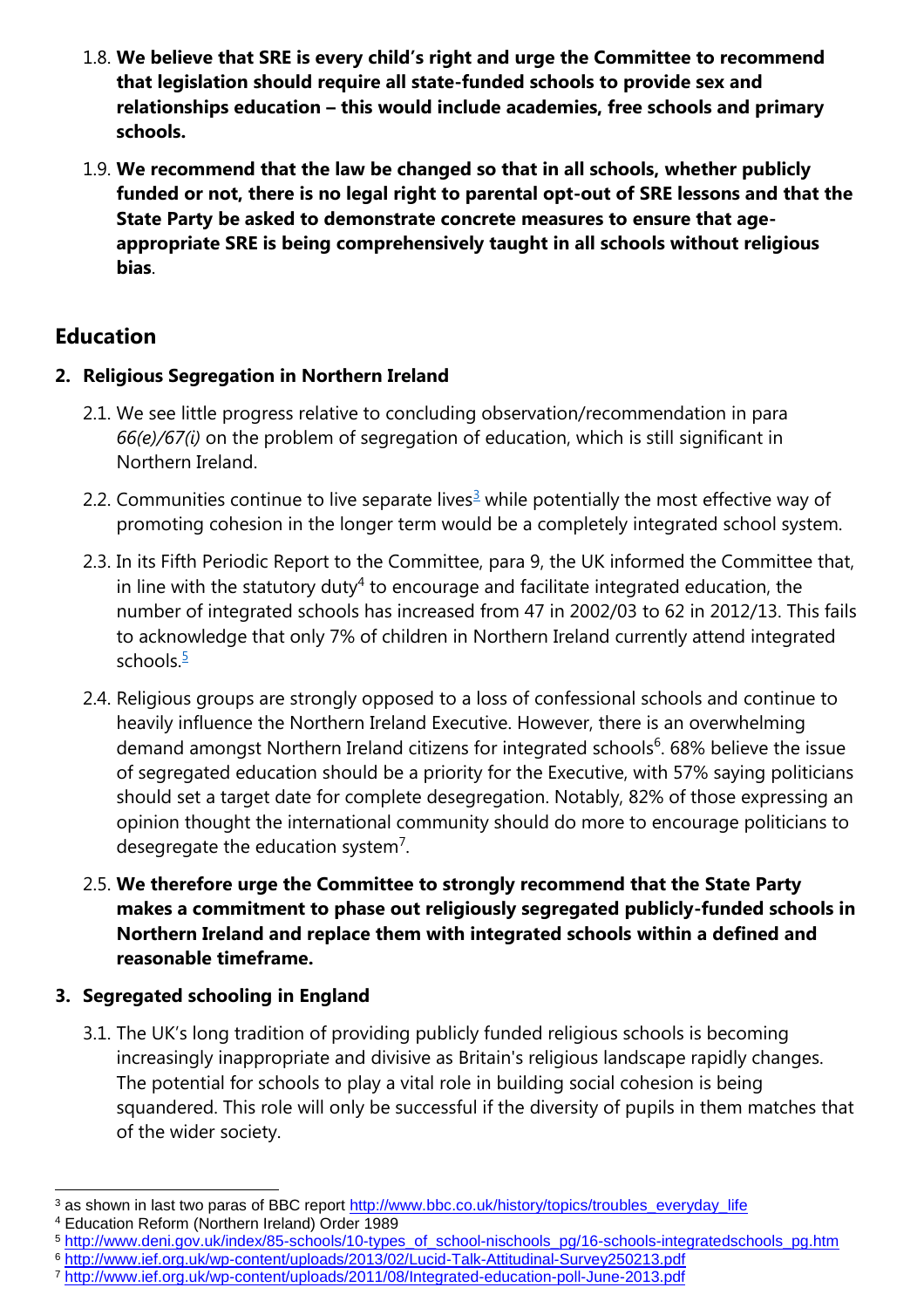- 3.2. Polling consistently shows that a majority of UK citizens are not religious. The share of the population which is religious is also increasingly fractured into growing minority faiths. The proportion of the population identifying as Anglican has fallen by two fifths in 10 years and minority faiths, including Islam, are set to grow rapidly this century.
- 3.3. The state faith school sector is currently dominated by the Church of England and Catholic Church, with the proportion of non-Christian faith state schools being relatively small.
- 3.4. State education is however being increasingly organised around religious identities, leading to greater religious segregation. Religious schools, particularly minority religious schools, are also the most ethnically segregated. The majority of Sikh, Muslim and Hindu state-funded schools have no 'white British' pupils. At the same time, most Jewish state schools have no 'Asian' pupils at all<sup>8</sup>.
- 3.5. Segregation, already at unacceptable levels, is growing in the English schools system as a result of the Free Schools initiative. This enables groups of parents, charities, businesses, and religious or voluntary groups to set up schools with public money.
- 3.6. Such free schools when faith based are however limited to admit a maximum of 50% of pupil places by reference to faith when the school is oversubscribed. The limit is to enable pupils of other faiths or none to be admitted.
- 3.7. As faith schools (including minority faith free schools) are part of the school system, a lack of alternative places has forced some local authorities to allocate to these minority faith schools children with no connection with the minority faith, to the resentment of their parents. This has happened in Sikh schools in South Buckinghamshire and Leeds.<sup>9</sup>
- 3.8. **We therefore urge the Committee to recommend that all new publicly funded schools are secular in character and truly inclusive and equally welcoming to children of all religion and belief backgrounds.**

#### **4. Freedom of thought, conscience and religion**

- 4.1. Around a third of publicly-funded schools are religious schools which regard their schools as part of their mission. Most of these are Church of England (the established church), despite only around 2% of parents of school age children attending Church of England services on a normal Sunday. Around 10% of schools are Catholic and the proportion of religious schools is growing under the Government's "free schools" policy.
- 4.2. The growth in the proportion of religious schools, including minority faith schools, is making it harder for children to receive an education which doesn't run counter to their or their parents' philosophical convictions.
- 4.3. The rising and already significant majority of young people are non-religious. Nevertheless, there is often no alternative (particularly in rural areas) but for them to attend a Church of England school, and their parents may even be in effect forced to attend church to secure entry for their child to a local school. As noted above such schools are run with a mission which is likely to conflict with the philosophical convictions of the children or parents of other religions or none.
- 4.4. As mentioned in 3.7, a shortage of school places is also resulting in children being allocated unsuitable places in schools run by a minority religion with which the parents have no connection.

<sup>8</sup> <https://humanism.org.uk/2013/10/18/religious-schools-racially-segregated-state-schools-new-findings-show/>

<sup>9</sup> <https://www.secularism.org.uk/news/2015/04/nss-backs-parents-allocated-sikh-school-against-their-wishes>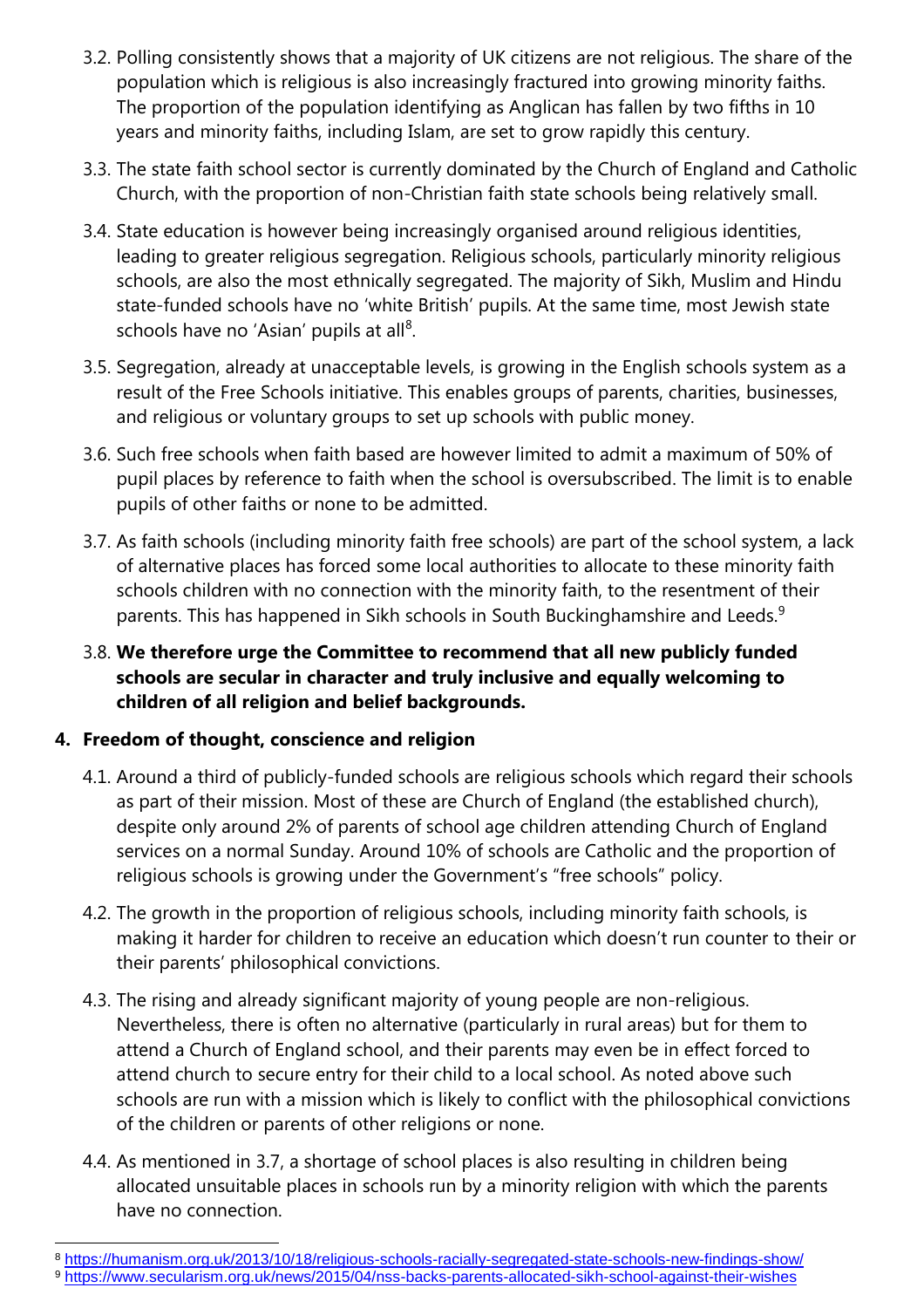- 4.5. But the parental right to education (Article 2 of the First Protocol) is not the only concern. The Convention recognises that as children mature they are able to form their own views on matters of religion or belief. We are concerned that the proliferation of faith-based schools is impeding children's independent rights to freedom of thought, conscience and religion.
- 4.6. Whilst religious organisations may have strategic interests in running publicly funded schools, we are concerned that in providing the funding which allows them to do so, the State Party is neglecting the principle of the best interests of the child by not regarding this as the primary consideration in all legislative and policy matters affecting their education.
- 4.7. LGBT children continue to be at particular risk in schools, particularly religious schools and the rate of self-harm and suicide is significantly higher than for other children. LGBT children should have the right to express their sexual orientation and gender identity throughout their education without hindrance. Faith based education impedes this right.
- 4.8. **We therefore urge the Committee to strongly recommend that the State Party makes a commitment to:**
	- 4.8.1. **Discontinue any further openings of publicly-funded religious schools to facilitate better social cohesion and reduce incidences of children being educated contrary to the philosophical convictions of their parents.**
	- 4.8.2. **Ensure that all new schools are fully inclusive and equally welcoming to children of all religion and belief backgrounds; prepare children for their role as equal citizens of a multicultural, religiously diverse liberal democracy; and encourage the development of children's autonomy.**
	- 4.8.3. **Ensure that sufficient places at non-religious publicly-funded schools are available in all areas to preclude any need for children to be allocated to schools run by a religion with which the parents are not connected, or that would conflict with the parents' philosophical convictions.**

#### **5. Non-discrimination**

- 5.1. Concluding observation *para 24* the Committee welcomed the UKs plans to consolidate and strengthen equality legislation, highlighting "clear opportunities to mainstream children's right to non-discrimination into the United Kingdom anti-discrimination law".
- 5.2. Regrettably, however, faith schools are granted exemptions<sup>10</sup> in the Equality Act 2010 allowing them to discriminate widely on grounds of religion or belief, including in relation to admissions.
- 5.3. This means schools with a religious character are permitted to use religious criteria to give priority in admissions to children, or children of parents, who practise a particular religion.
- 5.4. Such arrangements disadvantage children whose parents are non-religious or of the 'wrong' religion. Many parents find that because they are non-religious, non-practising or of the 'wrong' faith, they are unable to send their children to their local state school, which is often the most appropriate school for their needs.

https://www.gov.uk/government/uploads/system/uploads/attachment\_data/file/315587/Equality\_Act\_Advice\_Final.pdf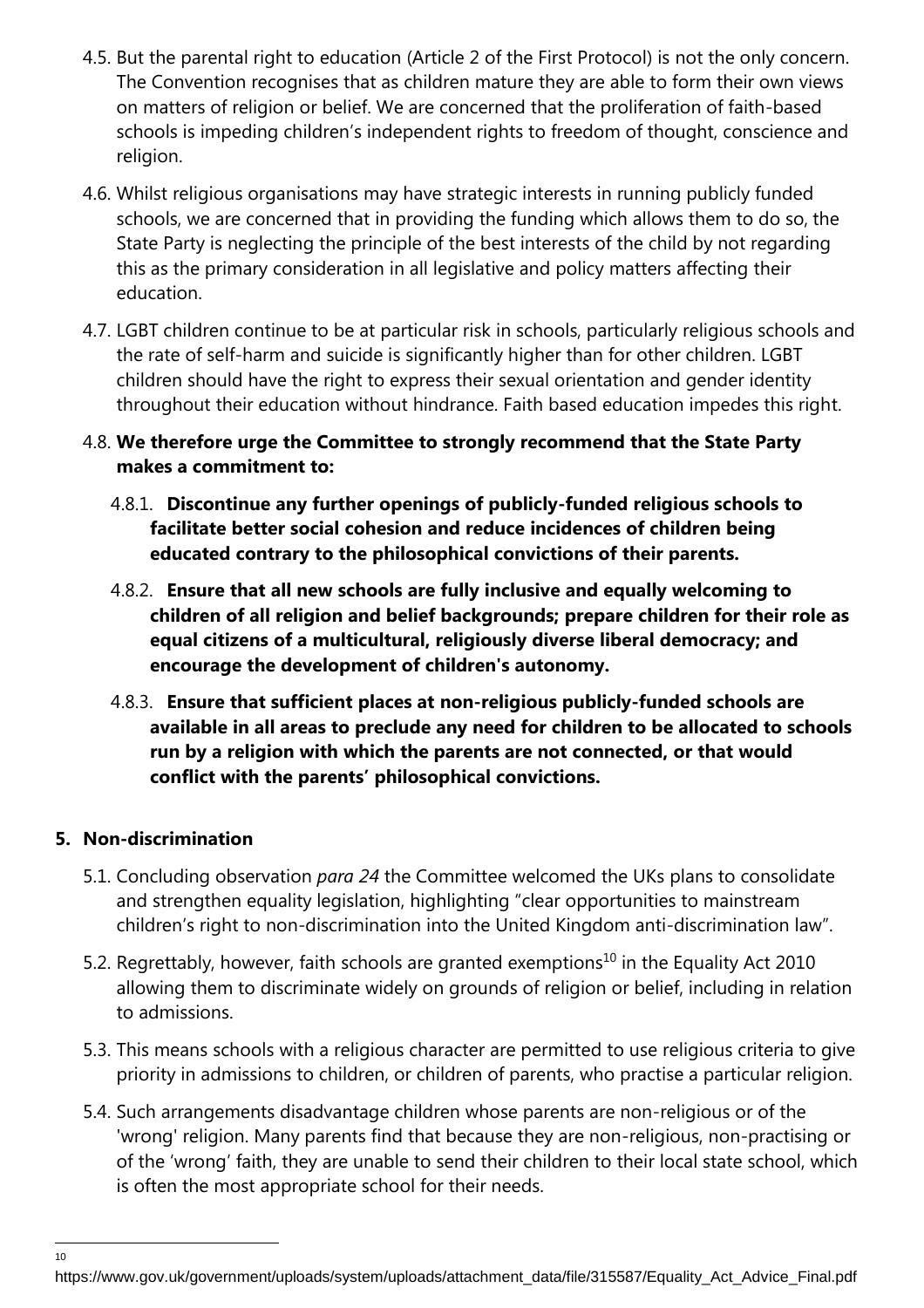- 5.5. Admissions policies which discriminate on religious grounds are not only unfair and detrimental to community cohesion, there is also compelling evidence that they also encourage socio-economic segregation.
- 5.6. We believe such discrimination is in breach of Article 2 which is intended to protect children against all forms of discrimination on the basis of the status, activities, expressed opinions, or beliefs of the child's parents, legal guardians, or family members.
- 5.7. Some local authorities also discriminate against pupils on the grounds of religion and belief in the provision of subsidised or free transport, and are permitted to do so under these exemptions.
- 5.8. **We urge the Committee to recommend that children and young people's access to local schools is never determined by their religious beliefs or activities, or those of their parents. And that the exemption from equality law for school transport is also removed.**

#### **6. Right to education – School attendance**

- 6.1. Article 28 requires States Parties to take measures to encourage regular attendance at schools and the reduction of drop-out rates.
- 6.2. Reports from April 2015<sup>11</sup> indicate that the UK Department for Education is investigating up to fifty unregulated schools, some of which have been set up by known Islamic extremists. Many of their pupils, including some from Somali, Bengali and Pakistani families, have been taken out of mainstream schools to attend unregistered schools without proper regulation or oversight.
- 6.3. This has been a long-standing problem within the UK's Orthodox Jewish community. A government briefing from  $2011^{12}$  reveals that the Department for Education was aware then of "800-1000 Jewish boys aged 13-16 in Hackney missing from the registered schools system. These boys attend unregistered [and therefore unlawful] 'yeshivas' where the curriculum is entirely religious".
- 6.4. Whilst the UK has shown a willingness to act when there are concerns about children becoming radicalised, we believe that in pursuance of Articles 28 and 29, a greater emphasis needs to be placed on ensuring that all children receive an education which develops the child to their fullest potential; develops respect for human rights and fundamental freedoms; and prepares the child for responsible life in a free society.
- 6.5. **We urge the Committee to recommend that the State Party does everything within its power to ensure that all children and young people attend registered schools which are subject to regulation and monitoring and that it explains what new steps it will take to achieve this and establish a regular reporting procedure to monitor this.**

#### **7. Worship in schools**

12

7.1. England and Wales are the only countries in the world to require by law a daily mainly Christian act of worship of in every publicly funded school in which pupils are required by

l <sup>11</sup> [http://www.thesundaytimes.co.uk/sto/news/uk\\_news/Education/article1543061.ece](http://www.thesundaytimes.co.uk/sto/news/uk_news/Education/article1543061.ece)

[https://www.gov.uk/government/uploads/system/uploads/attachment\\_data/file/221858/jewish\\_20independent\\_20sch](https://www.gov.uk/government/uploads/system/uploads/attachment_data/file/221858/jewish_20independent_20schools.doc) [ools.doc](https://www.gov.uk/government/uploads/system/uploads/attachment_data/file/221858/jewish_20independent_20schools.doc)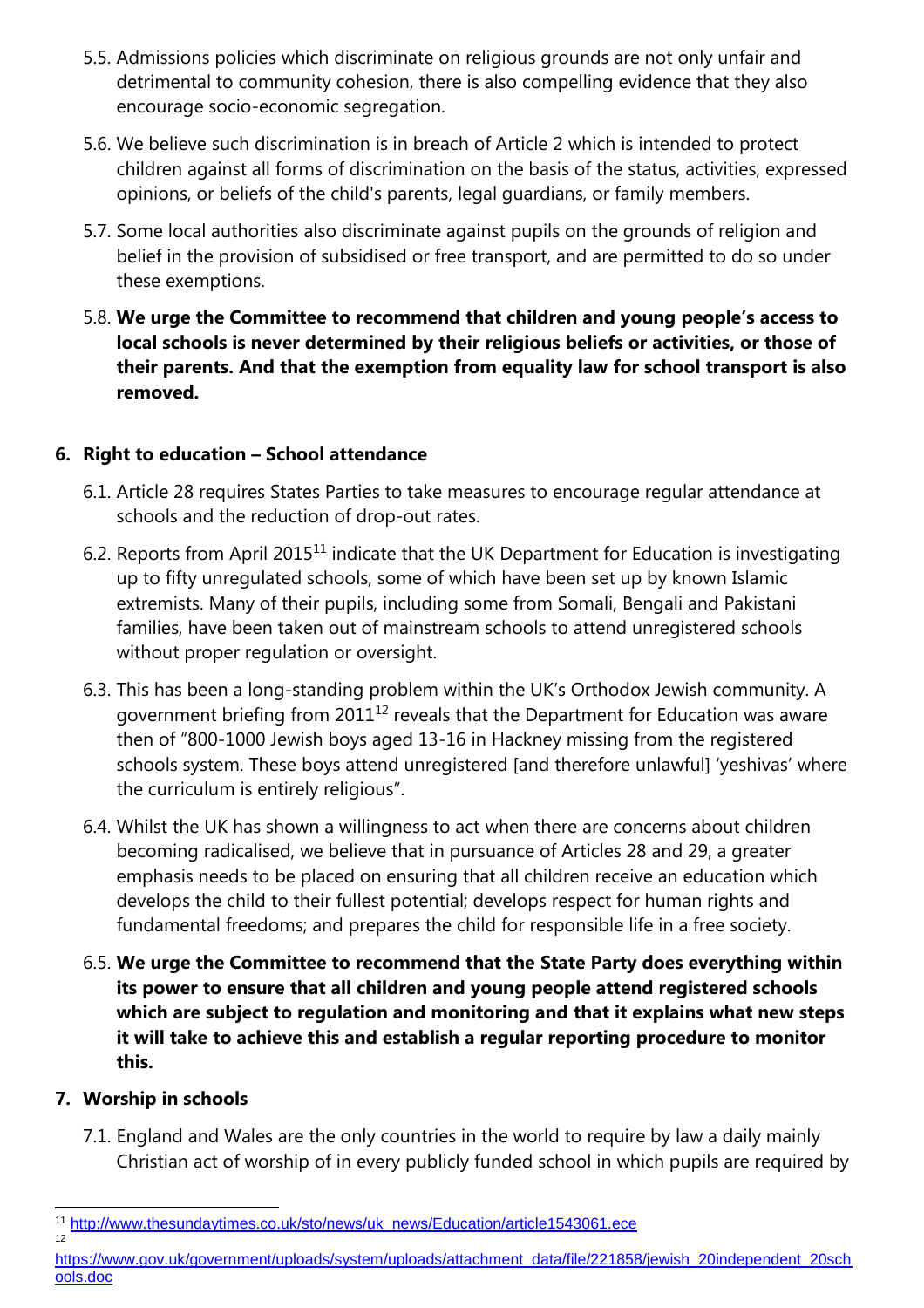law to take part, not simply to attend. The law gives parents the right to withdraw pupils, although this is rarely exercised as to do so can subject children, especially younger ones, to obloquy from fellow pupils. Only "sixth form" pupils, aged over 16 can withdraw themselves, so pupils less than 16 years old will be required to worship even if they do not wish to do so, unless their parents are prepared to withdraw them.

- 7.2. This has been repeatedly criticised by the (UK) Parliamentary Human Rights Committee<sup>13</sup> as a breach of older pupils' Human Rights. Attempts to change the law to give pupils below 16 years old of "sufficient maturity and intelligence" the right to withdraw have been resisted by successive Governments. Whilst the Convention recognises that the level of a child's participation in decisions must be appropriate to the child's level of maturity, UK law does not.
- 7.3. Scottish legislation also imposes a statutory duty on local authorities to provide religious observance in Scottish schools.
- 7.4. **We urge the Committee to recommend that legislation is changed to remove any requirement on schools to provide worship and for children to "take part", and make attendance at collective worship voluntary in all publicly funded schools, including religious schools. As an interim measure the violation of children's rights should be reduced by the extension of self-withdrawal to secondary school pupils (from approximately 13 years old).**

# **Violence, abuse and neglect**

# **UK-wide comments:**

- **8. Vatican withholding of information or pressure not to disclose information**
	- 8.1. It is recognised that much sexual abuse of minors is perpetrated by family and family friends. It also takes place in secular institutions. Nevertheless, it has become very clear that those working in religious institutions often have additional power and opportunity to abuse minors and to cover up and exploit this. Such institutions where this is a significant problem are to be found in many denominations and religions. For these reasons alone, and there may be others, we would argue that such institutions attract those intent on such abuse. Measures to protect children should take account of this additional vulnerability, and our recommendations reflect this.
	- 8.2. To the extent that prosecutions or investigations into abuse of minors are believed to be being actively or passively obstructed by the Vatican or evidence is required which is held by the Vatican unique difficulties will be encountered in securing such information.
	- 8.3. Throughout the UK, there is a consistent pattern over clerical abuse of minors: the abuse is covered up by religious institutions, often over decades; victims' complaints are ignored or even denied; compensation is resisted; and perpetrators and those that abetted their activities largely escape prosecution as a result of the institutions' failure to report them. One victim recently wrote "There is not one documented case in this country [England] of the Catholic church handing in one of their offending priests. It has all been victim-led."<sup>14</sup>

<sup>13</sup> <http://www.publications.parliament.uk/pa/jt200506/jtselect/jtrights/247/24705.htm>

<sup>14</sup> http://www.birminghammail.co.uk/news/midlands-news/jailed-paedophile-priest-james-robinson-8557056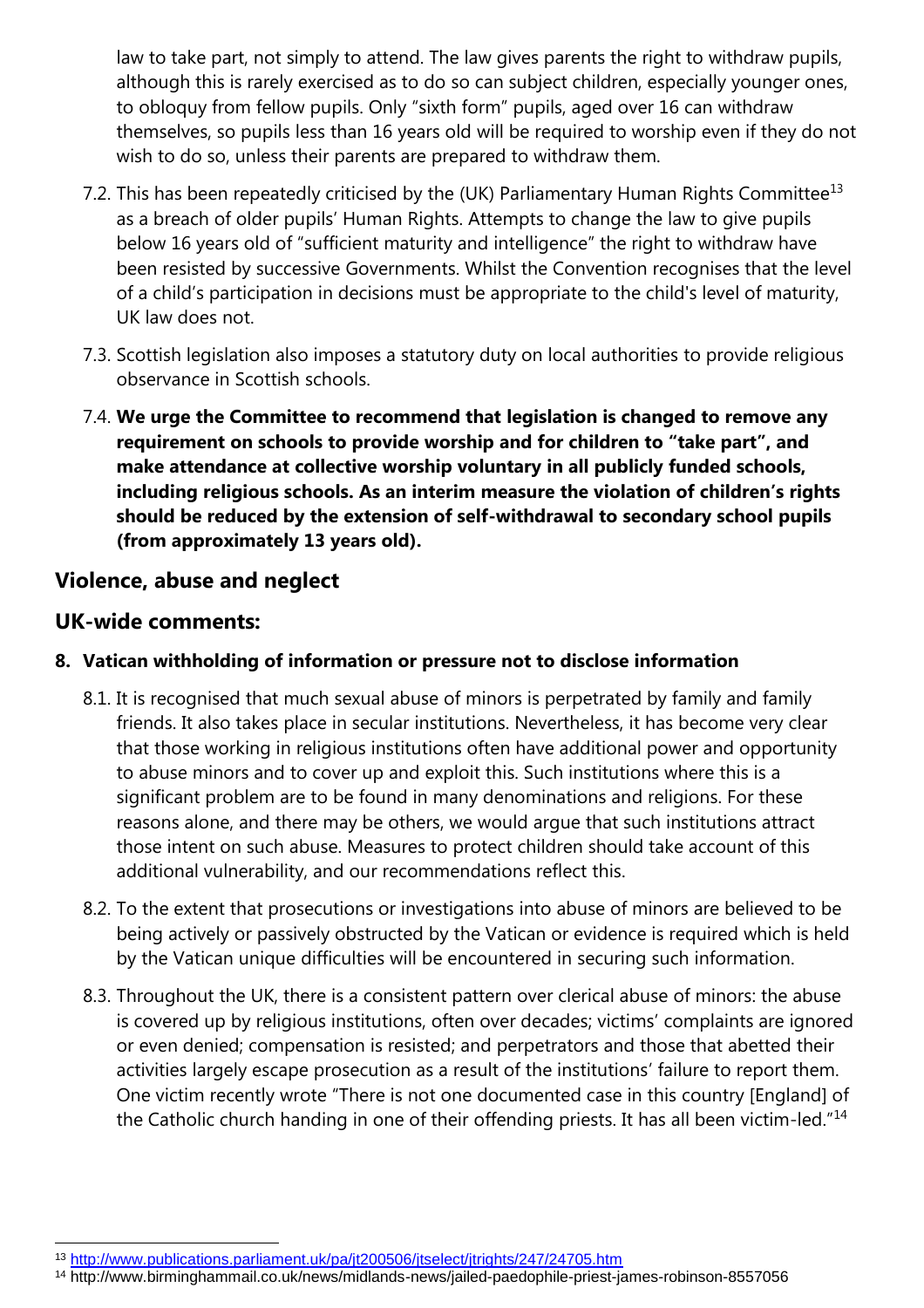- **8.4.We recommend that where prosecutions or investigations are believed to be being actively or passively obstructed by the Vatican or evidence is required which is held by the Vatican, that all diplomatic avenues are exploited and pressure is applied to secure co-operation and the recovery of necessary evidence.**
- 8.5. The Catholic Church throughout the UK (as In Ireland) and Vatican have rarely if ever volunteered evidence and continue to resist all cases against them or their clerics, whether criminal or civil. Even one of the members of the Pope's Commission on Child protection, Peter Saunders, urged, as the Committee did, that "the Pope should release all the documents the Vatican has on abusive priests"<sup>15</sup>, but there is no sign that they will do this, despite this denying justice to victims and shielding perpetrators from justice.
- 8.6. The Commission on Child Protection set up by the Pope achieves nothing for victims or justice, but creates unwarranted positive PR for the Vatican. Instead of seeking advice from those on the Commission the Vatican should be following the Committee's concluding observations, rather than denouncing them and even trying to undermine the Committee. The recently established tribunal on bishops who have failed adequately to deal with clerical child abuse is not only unnecessary, it purports to provide an extrajudicial process. Such matters should be dealt with exclusively by the criminal courts with power to impose significant punishments and criminal records.
- **8.7.We recommend that where prosecutions or investigations are believed to be being actively or passively obstructed by the Vatican or evidence is required which is held by the Vatican, that all diplomatic avenues are exploited and pressure is applied to secure co-operation and the recovery of necessary evidence.**

#### **9. Mandatory reporting**

- 9.1. Mandatory reporting of child abuse (as the Committee has recommended for Ireland) is only in place in Northern Ireland as a consequence of legislation connected with terrorism. Elsewhere in the UK, there is no requirement, although the intention to legislate has been proposed for England<sup>16</sup>. Such mandatory reporting is unfortunately necessary given the unprincipled unwillingness of most religious organisations over decades to report suspected abuse and co-operate with enquiries. The necessity of such provisions is illustrated by Cardinal Daly (Primate of all Ireland) admitting to the Northern Ireland inquiry in June 2015<sup>17</sup> that an abuse scandal that involved hundreds of victims "was kept a secret - very, very secret".
- 9.2. We are also aware of children being systematically raped, predominantly by gangs of British-Pakistani Muslim men, on a large scale over decades in numerous towns in England, including Rochdale, Rotherham and Oxford $^{18}$ , often with the knowledge of local authorities but without until recently any prosecutions being made. The children were often transported to their abusers by taxi during the night.

l <sup>15</sup> [http://www.telegraph.co.uk/news/worldnews/europe/vaticancityandholysee/11394714/Pope-Francis-told-to-hand](http://www.telegraph.co.uk/news/worldnews/europe/vaticancityandholysee/11394714/Pope-Francis-told-to-hand-priests-over-to-police-as-new-Vatican-child-abuse-commission-starts-work.html)[priests-over-to-police-as-new-Vatican-child-abuse-commission-starts-work.html](http://www.telegraph.co.uk/news/worldnews/europe/vaticancityandholysee/11394714/Pope-Francis-told-to-hand-priests-over-to-police-as-new-Vatican-child-abuse-commission-starts-work.html)

<sup>16</sup> [https://www.gov.uk/government/publications/queens-speech-2015-what-it-means-for-you/queens-speech-2015](https://www.gov.uk/government/publications/queens-speech-2015-what-it-means-for-you/queens-speech-2015-what-it-means-for-you#policing-and-criminal-justice-bill) [what-it-means-for-you#policing-and-criminal-justice-bill](https://www.gov.uk/government/publications/queens-speech-2015-what-it-means-for-you/queens-speech-2015-what-it-means-for-you#policing-and-criminal-justice-bill)

<sup>17</sup> [http://www.irishtimes.com/news/ireland/irish-news/sean-brady-says-abuse-kept-secret-to-save-church-s-good](http://www.irishtimes.com/news/ireland/irish-news/sean-brady-says-abuse-kept-secret-to-save-church-s-good-name-1.2262737)[name-1.2262737](http://www.irishtimes.com/news/ireland/irish-news/sean-brady-says-abuse-kept-secret-to-save-church-s-good-name-1.2262737)

<sup>18</sup> [http://www.theguardian.com/society/2015/mar/03/professionals-blamed-oxfordshire-girls-for-their-sexual-abuse](http://www.theguardian.com/society/2015/mar/03/professionals-blamed-oxfordshire-girls-for-their-sexual-abuse-report-finds)[report-finds](http://www.theguardian.com/society/2015/mar/03/professionals-blamed-oxfordshire-girls-for-their-sexual-abuse-report-finds)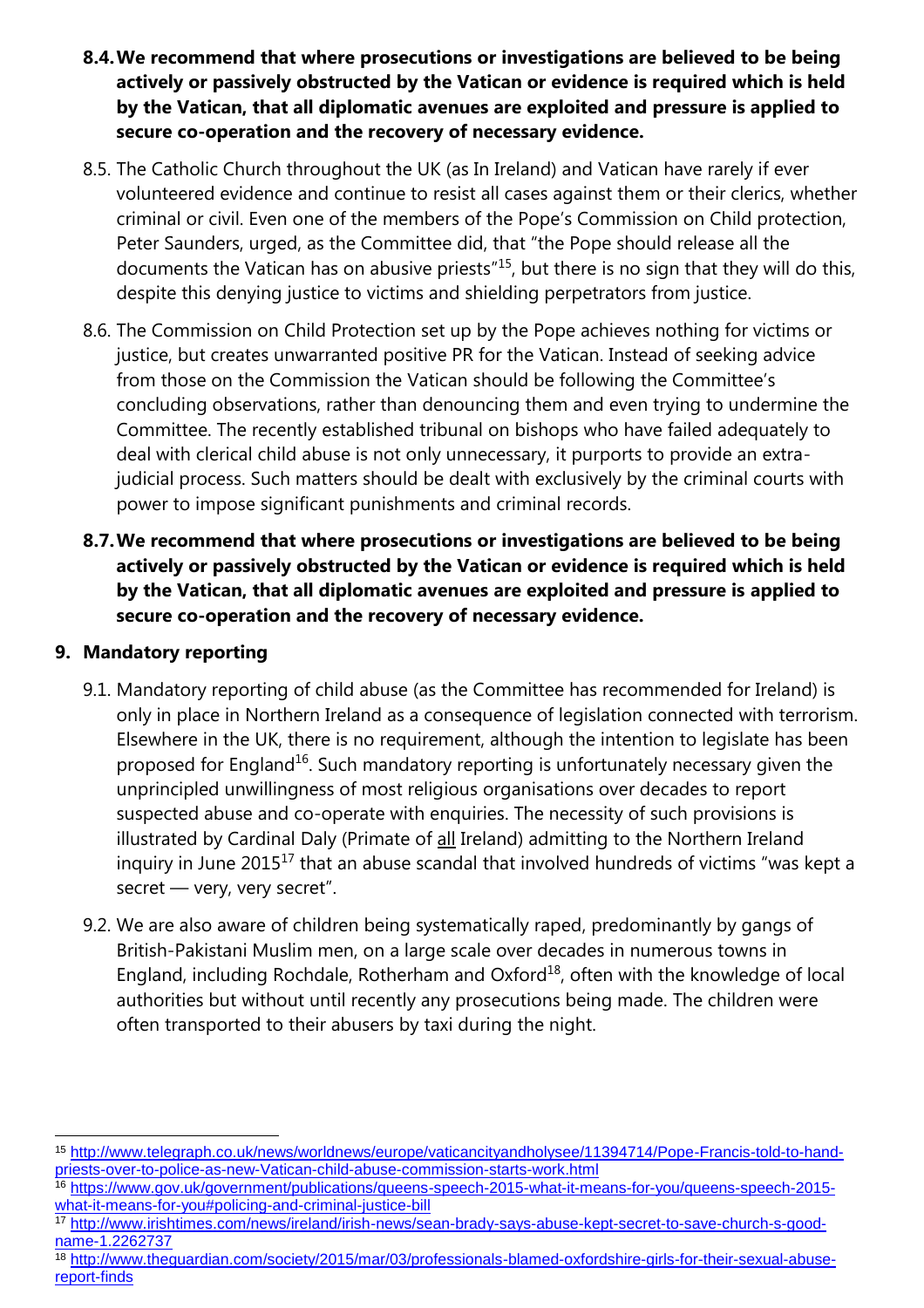- 9.3. **We recommend that statutory mandatory reporting of abuse of minors is introduced urgently in England & Wales and Scotland for those (including in clerical institutions) with a duty of care, and that to the maximum ability of the law it also relates to historic abuse and that penalties for non-compliance are severe, which we understand not to be the case in Ireland**.
- 9.4. **We also recommend that legal avenues be pursued to prosecute those cognisant of abuse in a trade or professional capacity such as taxi drivers, as a deterrent.**

#### **10.Time limits**

10.1. Many victims have been psychologically damaged by abuse and by the Catholic Church's persistent refusal to accept their accounts of abuse so have not had the confidence to take legal action for many years after abuse took place. We welcome the decision in Scotland "to lift the three-year time bar on civil actions, including compensation claims for damages in cases of historical abuse that took place after 1964"<sup>19</sup>

#### 10.2. **We recommend a complete review throughout the UK of time limits for abuse of minors in both criminal and civil cases and for legal aid rules to be altered to reflect any changes made.**

#### **11.Inquiries**

**11.1.** We recommend that the terms of reference of in all three formal inquiries being conducted for England & Wales, Scotland and Northern Ireland to be expanded to include:

#### 11.1.1.

**Gathering evidence from all possible sources of the nature, scale, dates of abuse; then identifying individuals for which there is credible evidence of responsibility (a) for such abuse and (b) facilitating it and (c) for failure to report the abuse to secular authorities. This information should be used to recommend (i) potential legal action, (ii) draw conclusions about particular establishments or systemic problems in institutions and (iii) provide data to assist with the investigations referred to below.**

- 11.1.2. **Investigating the conduct of the various arms of the religious bodies in acceptance, reasoned rejection of criminal proceedings and civil claims, focussing on the extent, if any, to which these bodies appear to have failed to co-operate or actively obstructed such proceedings.**
- 11.1.3. **Investigating the prosecution strategy adopted to date and make recommendations as to how this could be improved, for example using the full force of the law for the discovery of evidence and for a more active prosecution of suspected perpetrators and those who shielded and enabled them.**
- **11.1.4. Investigating what measures have been taken to (in the words of Article 39 of the Convention) "promote physical and psychological recovery and social reintegration of a child victim[s]" by any institution found to be connected with abuse of minors and assessing their adequacy, and to the extent that they were inadequate, whether the State Party has taken such measures.**

l 19 <http://news.scotland.gov.uk/News/Inquiry-into-Historical-Abuse-of-Children-in-Care-1949.aspx> .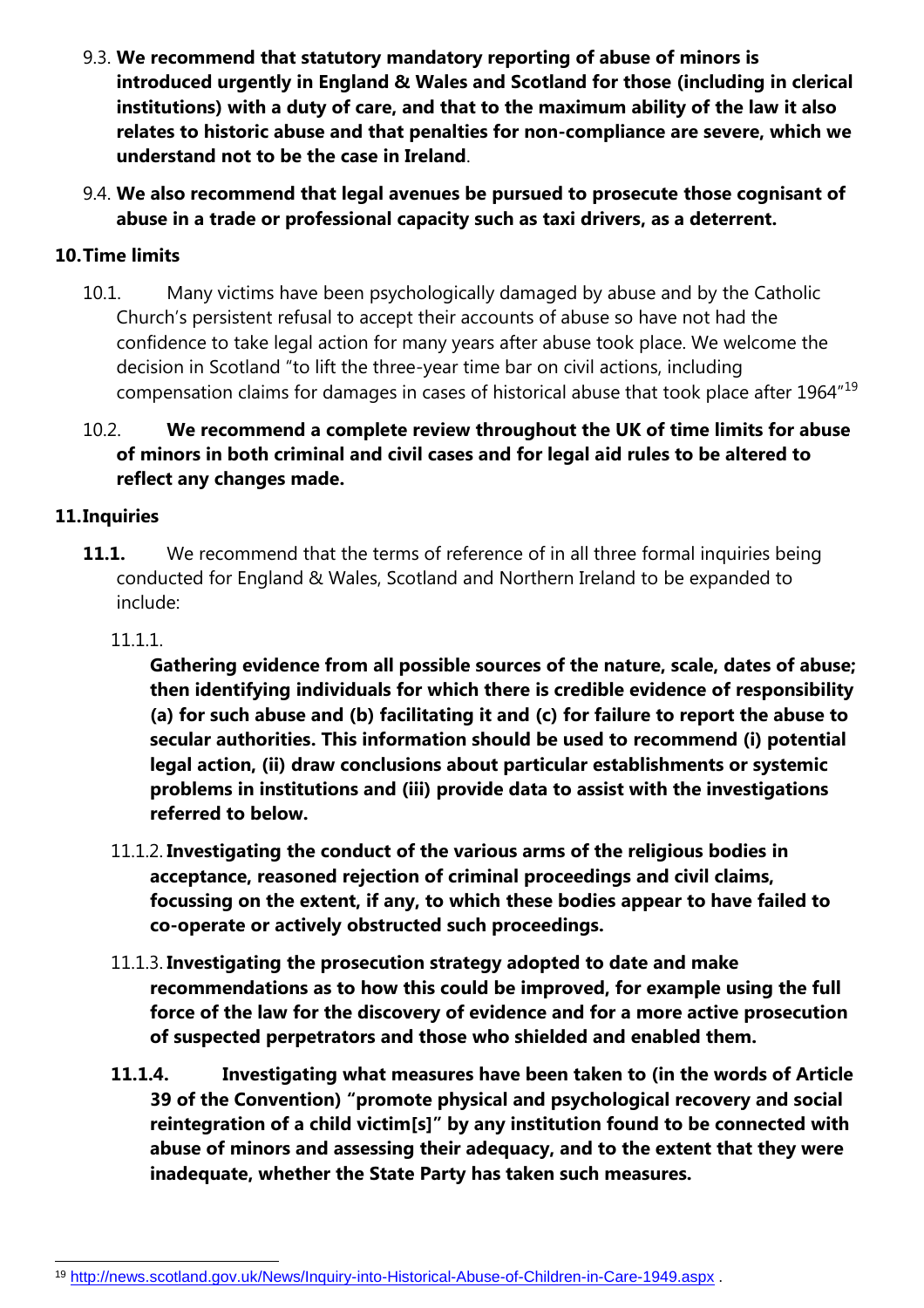- 11.1.5. **Investigating what compensation has been paid, and recommending what should be paid and by whom and using the full force of the law to secure adequate compensation for victims. (We note that the state paid compensation in Ireland, albeit there is considerable doubt as to the adequacy of the amounts paid, and whether the scheme included all appropriate victims and whether the institutions partly responsible paid the state an adequate share of the cost.)**
- 11.1.6. **The chairs of each inquiry to report annually about whether the resources made available to the inquiry are adequate to fulfil its terms of reference and whether police and investigating resources appear adequate to investigate the claims of victims.**
- 11.1.7. **The chairs of each inquiry to report annually their opinion about the extent to which the UK's obligations under Articles 19, 34 and 39 of the Convention have not been fully implemented in the territorial extent of their inquiry and to make any recommendations they wish as to how this can be remedied.**
- 11.2. **And for all the foregoing, we recommend that the inquiries' reports include as much information as possible about the above investigations.**

#### 11.3. **We make under Scotland and Northern Ireland sections additional recommended expansions of the terms of reference for their inquiries.**

#### **12.England & Wales**

- 12.1. In 2014 and 2015 the (established) Church of England<sup>20</sup> and Methodists<sup>21</sup>, both major institutional churches, have admitted very significant levels of clerical child abuse going back decades. Such is the level of abuse of minors in the Catholic Church that a book has been written about it by a leading child abuse lawyer<sup>22</sup>. A UK child protection watchdog reports that 52 Roman Catholic priests have been defrocked in England and Wales for sexual abuse since 2001 $^{23}$ .
- 12.2. We hope that the wide-ranging inquiry into such abuse of minors will lead to justice being served for perpetrators and those who facilitated them and for victims, both criminal and in compensation, which the churches (especially the Catholic Church) continue to resist paying, even when admitting guilt.
- 12.3. The RC Church, for example, had not paid compensation to victims when we last enquired in the dispute over responsibility for payment between two arms of that Church, the Diocese of Middlesbrough and the de la Salle Brothers, over acknowledged abuse at an approved school decades ago in Market Weighton in north east England, and many of the victims have already died without receiving it, even following a Supreme Court ruling in 2012 $^{24}$ .

#### **13.We recommend the England and Wales enquiry is expanded to include items shown under United Kingdom "Enquiries", above in 11.1 and 11.2.**

<sup>23</sup> <http://www.theguardian.com/world/2014/jul/24/catholicism-religion>

l <sup>20</sup> [http://www.theguardian.com/uk-news/2014/oct/27/justin-welby-1950s-personnel-files-clergy-child-abuse](http://www.theguardian.com/uk-news/2014/oct/27/justin-welby-1950s-personnel-files-clergy-child-abuse-investigation-confessional-confidentiality)[investigation-confessional-confidentiality](http://www.theguardian.com/uk-news/2014/oct/27/justin-welby-1950s-personnel-files-clergy-child-abuse-investigation-confessional-confidentiality)

<sup>21</sup> http://www.methodist.org.uk/news-and-events/news-releases/church-issues-%E2%80%98full-and-unreservedapology%E2%80%99-to-abuse-survivors

<sup>22</sup> <http://www.channel4.com/news/articles/world/catholic+abuse+in+england+and+wales+revealed/3767082.html> and

<sup>24</sup> <http://www.bbc.co.uk/news/uk-england-humber-20424136>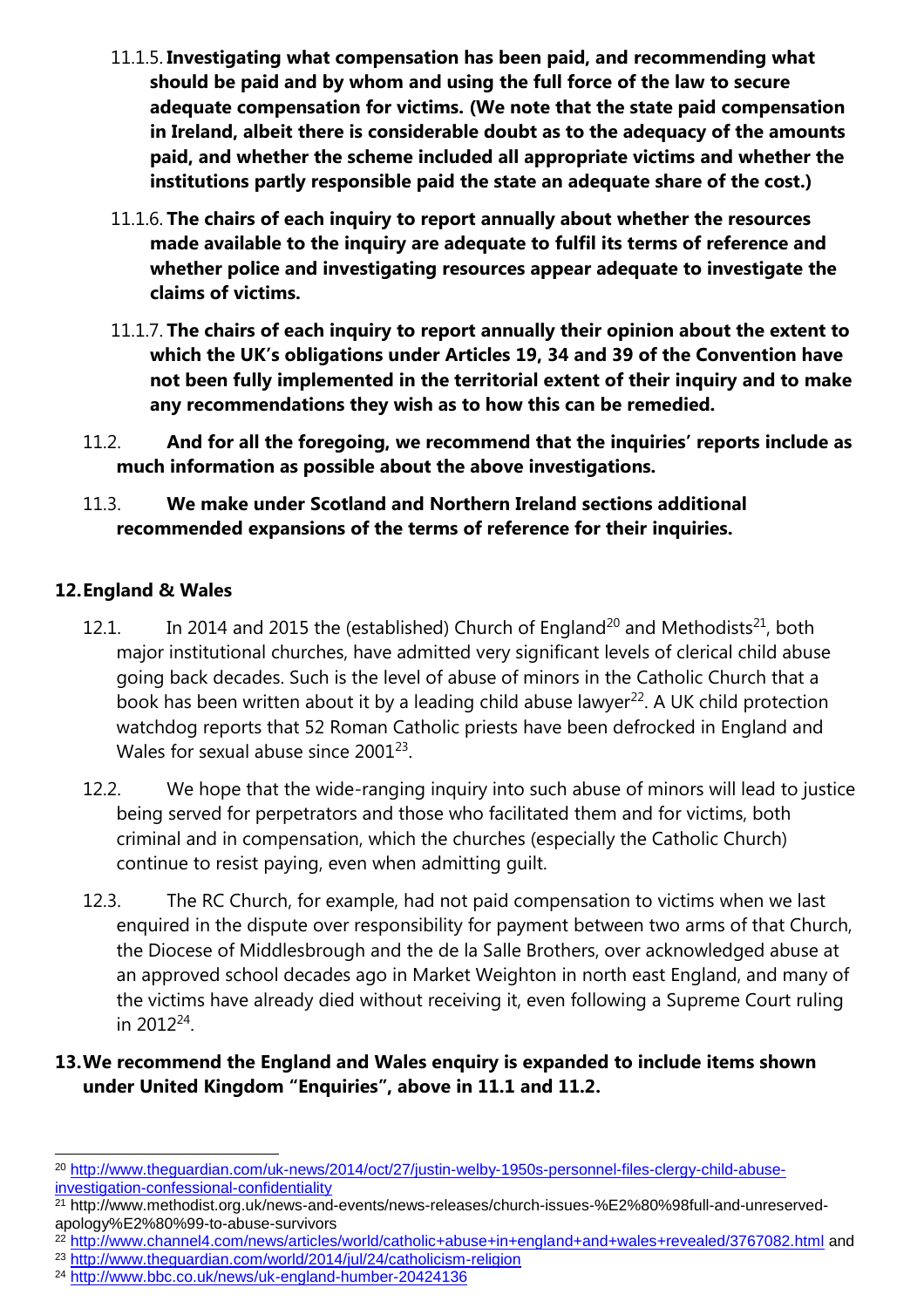# **Scotland**

- 13.1. The Cardinal formerly in charge the Catholic Church of Scotland, Cardinal O'Brien, was removed by the Pope from his duties as a result his own sexual-abuse related activities, including misusing his position of power. He presided over the eight Scottish bishops who refused the request of child abuse academic expert, Alan Draper, who they had appointed, for independent experts to investigate numerous claims of clerical abuse.<sup>25</sup> Most were of minors and a significant number of these accusations related to alleged events the 1990s. Abuse victims fighting for justice continue to be fiercely rebuffed by the Church which seems systemically in denial and in so doing perpetrating the abuse on victims.
- 13.2. Sexual crimes (not solely those institutionally-connected, but mostly concerning minors) now make up "65-75%" of High Court prosecutions. Mr Draper (referred to above), has expressed concern that the inquiry would be overwhelmed with thousands of cases and that the 50 dedicated officers of the newly announced National Child Abuse Investigation Unit would be unable to cope with them.<sup>26</sup>
- 13.3. Given the foregoing, we consider that the terms of reference of the inquiry in Scotland to be grossly inadequate.
- 13.4. **We recommend that the scope of the Scottish inquiry**<sup>27</sup> **be further expanded to include children not in care as well as those who are in schools, parish and religious order settings as well as residential ones.**
	- 13.4.1. **And if Magdalene Laundries in Scotland housed minors, these should be specifically added to the terms of reference.**

## 13.5. **The additional items shown under United Kingdom "Inquiries", above.**

## **14. Northern Ireland**

- 14.1. The greatest per capita reported known instances of abuse in the world are in the neighbouring Republic of Ireland. Most of this abuse involved clerics of the Roman Catholic Church. The RC Church in Ireland, and as the Committee is very aware, the Vatican, continues to shield from secular justice (and therefore potentially jail and criminal records) clerical perpetrators of child rape. Similarly shielded from justice by the Church are those senior clerics who have known or suspected clerics of abuse of minors, facilitated them to continue working and often to re-offend.
- 14.2. The Committee will be aware that the UK/Northern Ireland shares a common border with Ireland and some RC dioceses straddle that Border. These dioceses have not been subject to independent inquiries, such as Ferns, Cloyne and Dublin that found clerical abuse of minors on an industrial scale. There seems no reason not to assume there has been significant abuse in other dioceses of the Irish Catholic Church, some of which straddle the border and some are entirely in Northern Ireland.
- 14.3. While welcome the Historical Institutional Abuse Inquiry set up in Northern Ireland, albeit belatedly, its terms of reference are, given the foregoing, grossly inadequate - and much less thorough than those of the independent inquiries of dioceses in Ireland.

<sup>25</sup> http://www.bbc.co.uk/news/uk-scotland-21715473

<sup>26</sup> http://www.scottishlegal.com/2015/04/21/concerns-new-child-abuse-investigation-unit-not-up-to-task/

<sup>27</sup> <http://news.scotland.gov.uk/News/Inquiry-into-Historical-Abuse-of-Children-in-Care-1949.aspx>